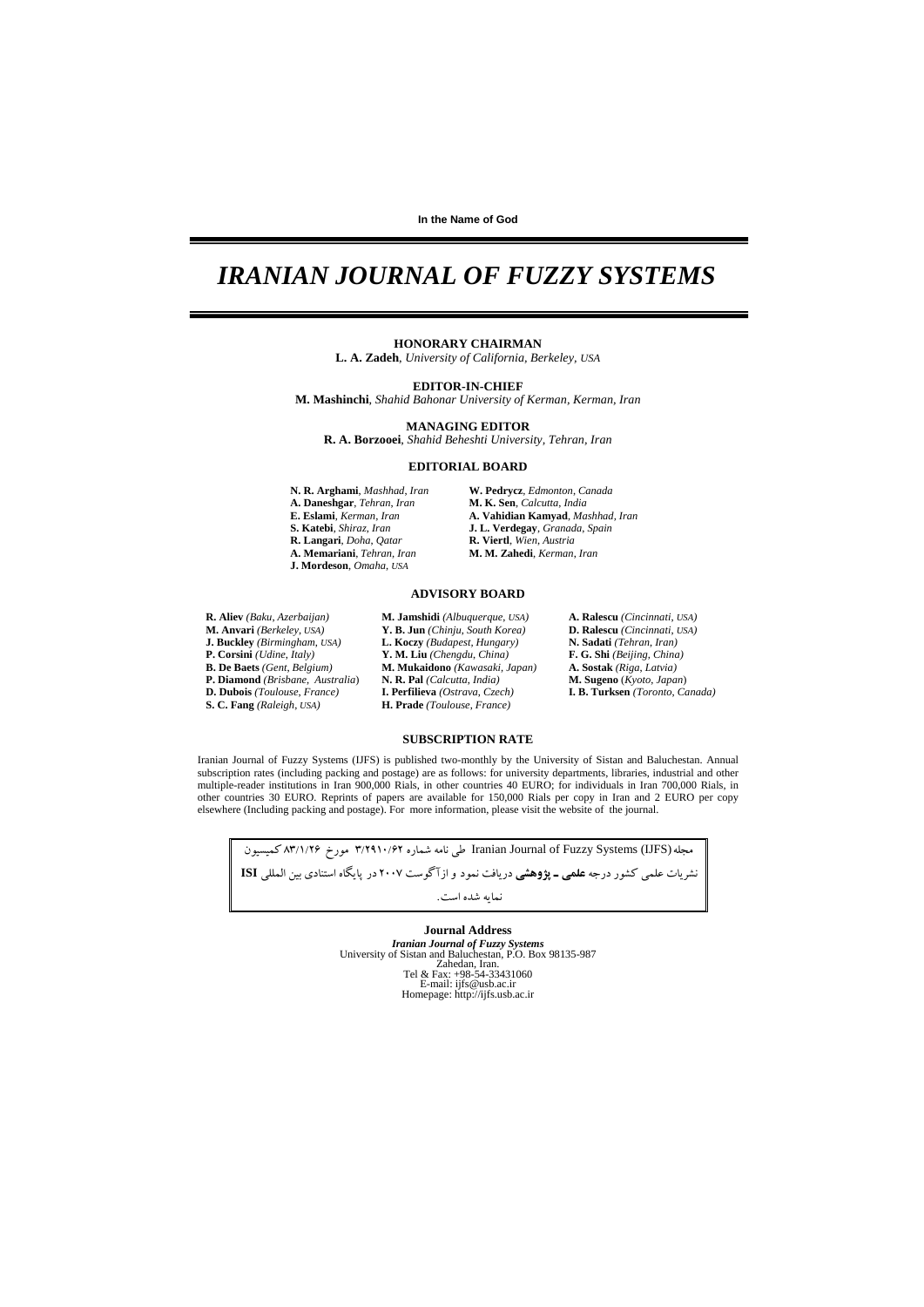# RAMMAN **BYAL OF FUZAY SYSTEMS**

## **Volume 12 Number 5 October 2015**



**University of Sistan and Baluchestan, Zahedan, Iran.**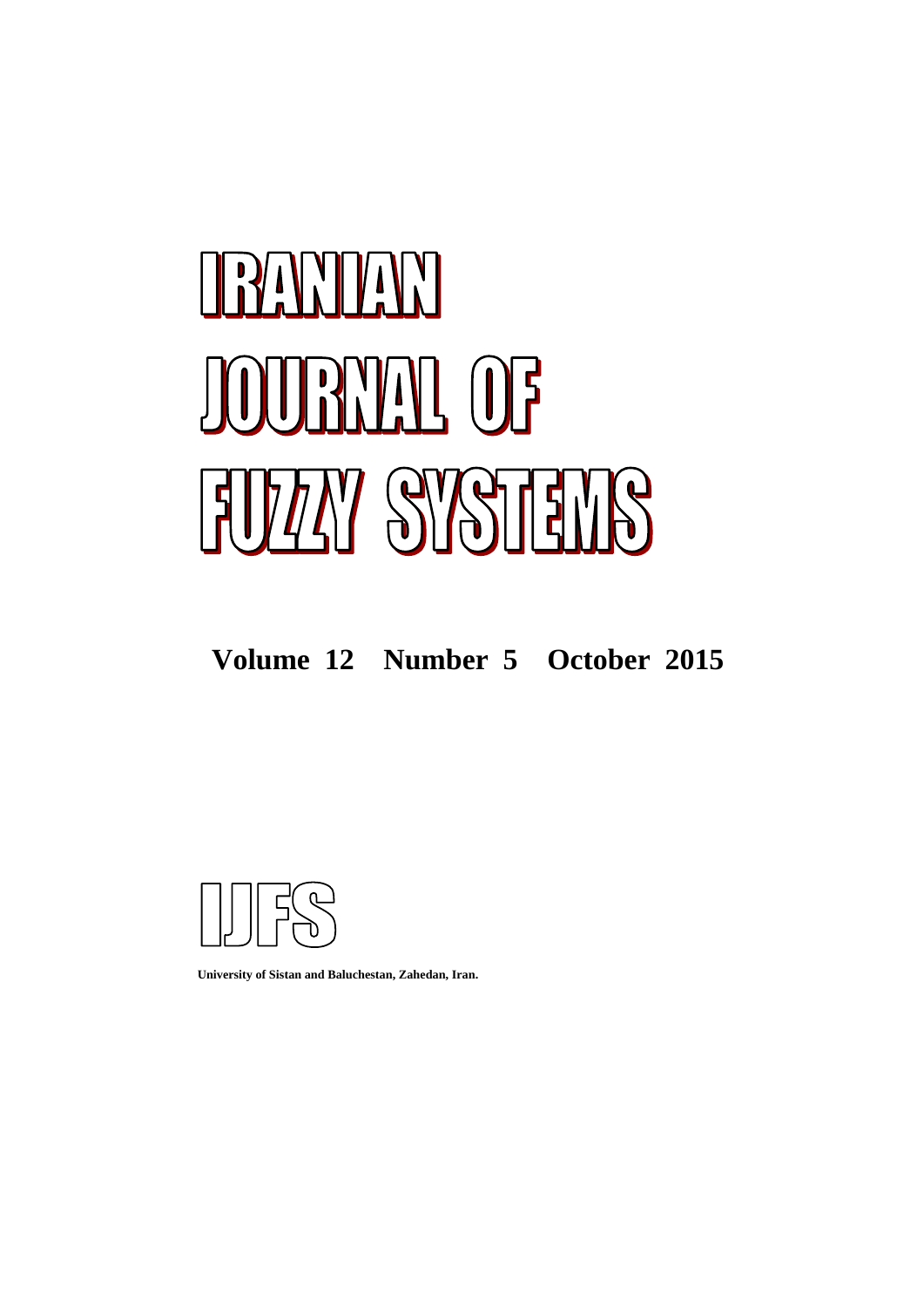| S.A. Solovyov<br><b>Functorial Semantics of Topological Theories</b>                                                                                                                                                               | 1   |
|------------------------------------------------------------------------------------------------------------------------------------------------------------------------------------------------------------------------------------|-----|
| X. J. Bai and Y. K. Liu<br>Cvar Reduced Fuzzy Variables and Their Second Order Moments                                                                                                                                             | 45  |
| P. Balasubramaniam, K. Ratnavelu and M. Kalpana<br>Linear Matrix Inequality Approach for Synchronization of Chaotic Fuzzy Cellular Neural<br>Networks with Discrete and Unbounded Distributed Delays Based on Sampled-Data Control | 77  |
| A. Mousavi, M. Nili Ahmadabadi, H. Vosoughpour, B. N. Araabi and N. Zaare<br>Hierarchical Functional Concepts for Knowledge Transfer Among<br><b>Reinforcement Learning Agents</b>                                                 | 99  |
| <b>U.</b> Kadak<br>Non-Newtonian Fuzzy Numbers and Related Applications                                                                                                                                                            | 117 |
| S. Aytar<br>Order Intervals in the Metric Space of Fuzzy Numbers                                                                                                                                                                   | 139 |
| F. G. Shi and B. Pang<br>A Note on Soft Topological Spaces                                                                                                                                                                         | 149 |
| <b>Persian Translation of Abstracts</b>                                                                                                                                                                                            | 159 |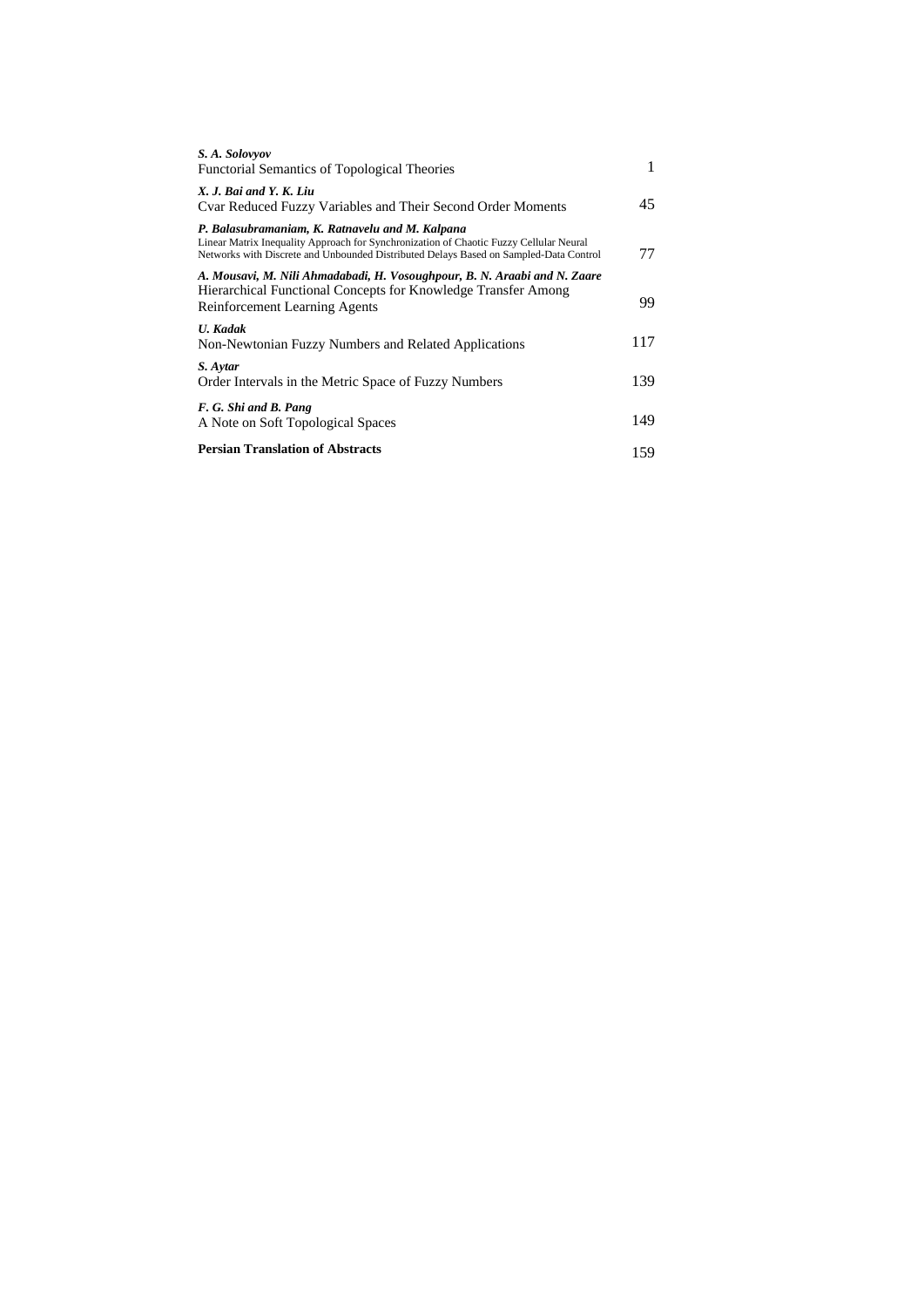#### **EXCHANGE AGREEMENTS**

**AKCE International Journal of Graphs and Combinatorics**  *Kalasalingam University, Tamil Nadu, India*

**Archivum Mathematicum** *Masaryk University, Brno, Czech Republic*

**Balkan Journal of Geometry and its Applications** *Balkan Society of Geometers, Bucharest, Romania*

**Bulletin of the Iranain Mathematical Society**  *University of Tehran, Tehran, Iran* 

**Bulletin of the Korean Mathematical Society** *The Korean Mathematical Society, Seoul, Korea*

 **Bulletin of the Malaysian Mathematical Sciences Societ**y *Universiti Sains Malaysia,Penang, Malaysia*

**Bulletin of the Polish Academy of Sciences/Mathematics**  *Polish Academy of Sciences, Warszawa, Poland*

**Czechoslovak Mathematical Journal** *Academy of Sciences of the Czech Republic, Praha, Czech Republic*

**Demonstratio Mathematica**  *Warsawa University of Technology, Warsawa, Poland*

**Glasnik Matematicki**  *University of Zagreb, Zagreb, Croatia* 

**Houston Journal of Mathematics** *University of Houston, Houston, Texas, USA*

**Hacettepe Journal of Mathematics and Statistics**  *Hacettepe University, Ankara, Turkey* 

**International Journal of Applied Mathematics and Computer Science** *University of Zielona Góra, Zielona Góra, Poland* 

**Iranian Polymer Journal** *Iran Polymer and Petrochemical Institute, Tehran, Iran* 

**Italian Journal of Pure and Applied Mathematica**  *Via delle Scienze,Udine, Italy*

**Journal of Applied Mathematics and Computing**  *Sunmoon University, Asan, South Korea* 

**Journal of the Egyptian Mathematical Society**  *Egyptian Mathematical Society, Cairo, Egypt* 

**Journal of the Korean Mathematical Society** *The Korean Mathematical Society, Seoul, Korea*

**Journal of Pure Mathematics** *University of Calcutta, Kolkata, India*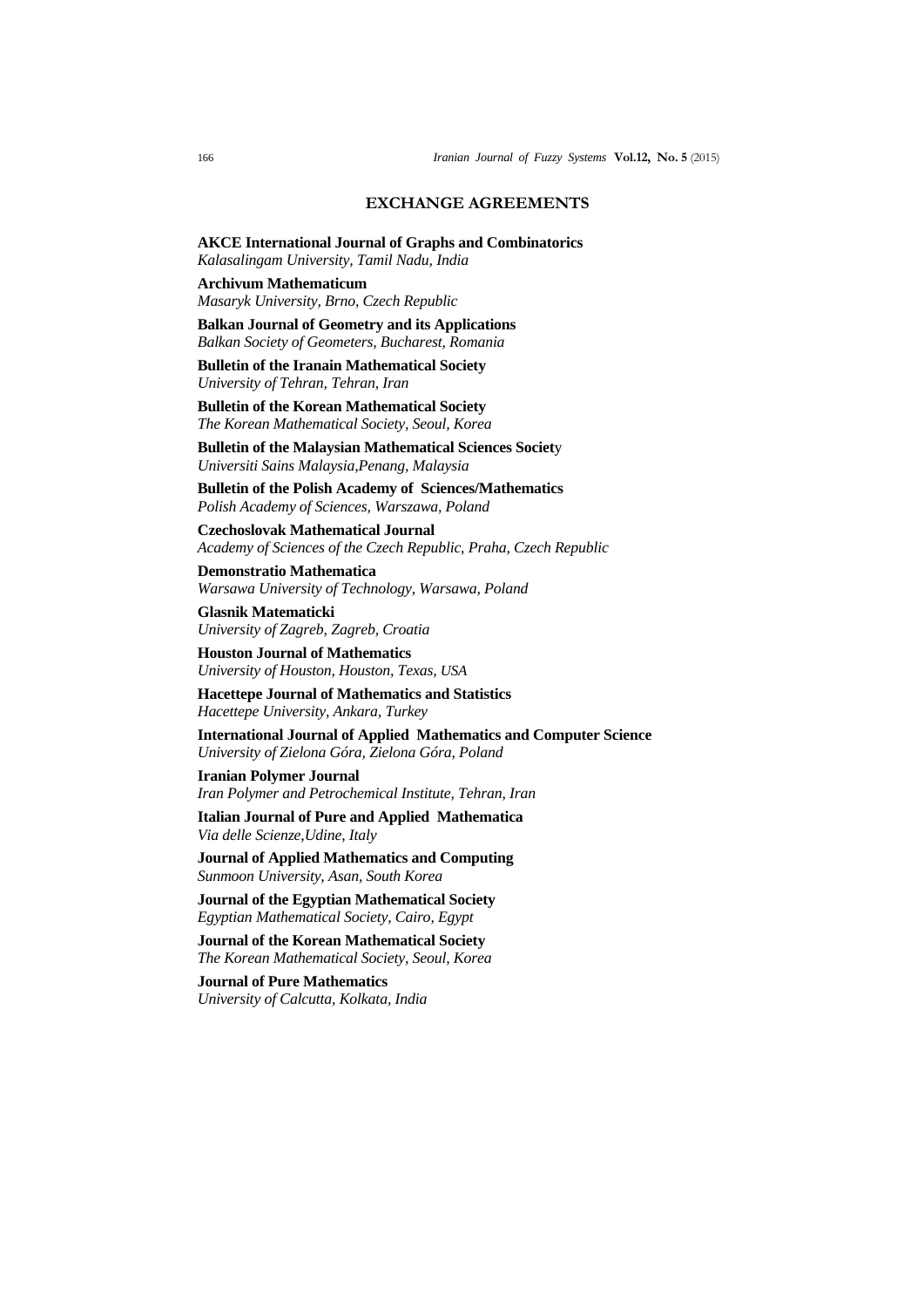*Iranian Journal of Fuzzy Systems* **Vol. 12, No. 5** (2015)167

**Mathematica Bohemica**  *Academy of Sciences of the Czech Republic, Praha, Czech Republic*

**Mathematica**l **Forum** *Dibrugarh University, Dibrugarh, Assam, India* 

**Mechanical & Aerospace Engineering Journal**  *Imam Hossein University, Tehran, Iran* 

**Nihonkal Mathematical Journal**  *Niigata University, Niigata, Japan* 

**Note di Matematica** *Universita' Via per Arnesano, Lecce, Italy*

**Novi Sad Journal of Mathematics** *Institute of Mathematics, Novi Sad*, *Yugoslavia*

 **Quasigroups and Related Systems** *Institute of Mathematics, Technical University, Wroclaw, Poland* 

**Revista Colombiana de Matematicas**  *Universidad Nacional de Colombia, Bogota, Colombia* 

**Saitama Mathematical Journal**  *Saitama University, Saitama, Japan* 

**Soochow Journal of Mathematics**  *Soochow University, Taipei, Taiwan* 

**Southeast Asian Bulletin of Mathematics**  *University of Hong Kong, Hong Kong, China* 

**Tatra Mountains Mathematical Publications**  *Slovak Academy of Sciences, Bratislava, Slovakia*

**Turkish Journal of Fuzzy Systems**  *University of Gaziantep, Gaziantep, Turkey*

**Yokohama Mathematical Journal**  *Yokohama City University &Yokohama National University, Yokohama, Japan*